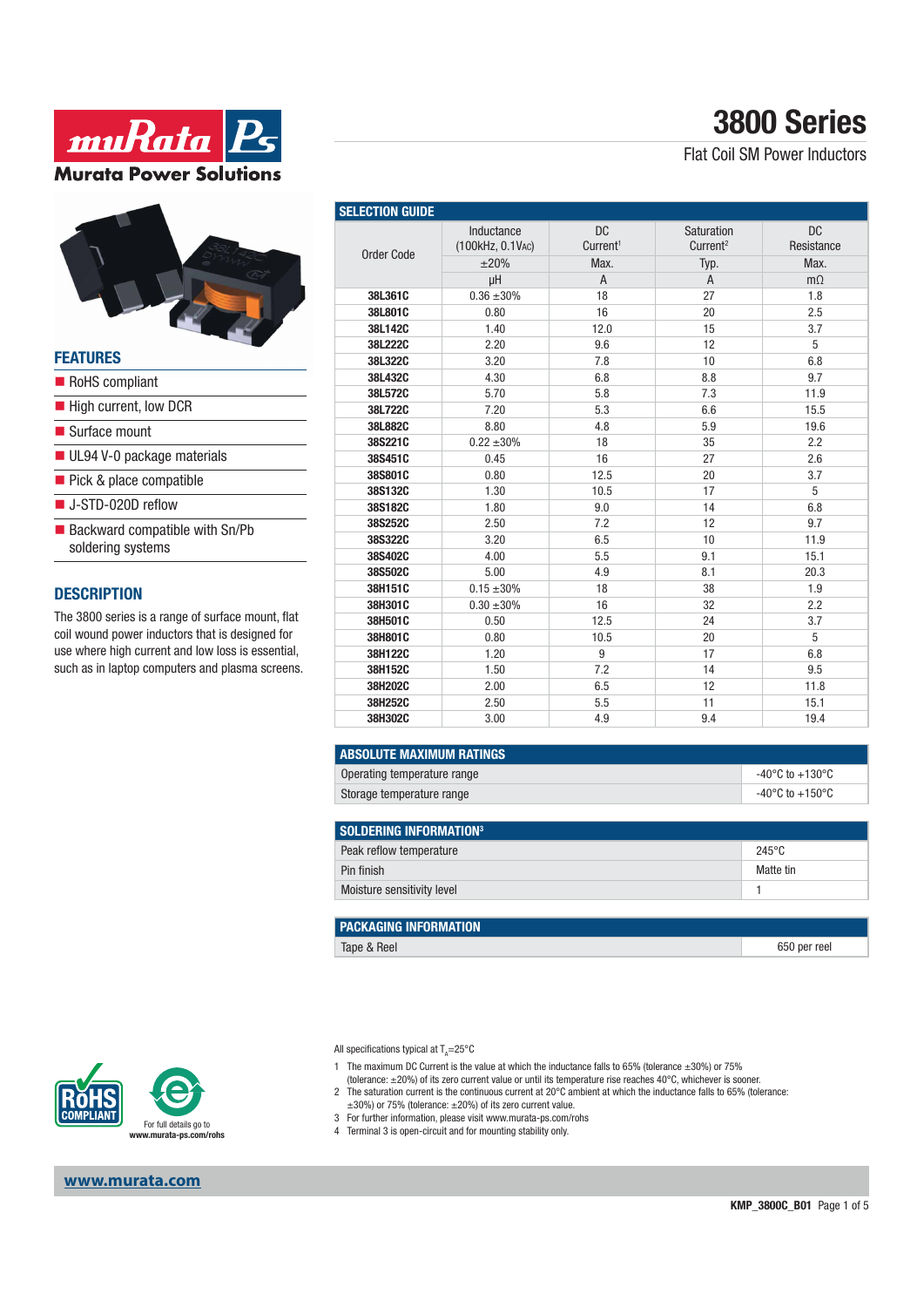### **muRata Ps** Murata Power Solutions

# **3800 Series**

Flat Coil SM Power Inductors



**www.murata.com**

**KMP\_3800C\_B01** Page 2 of 5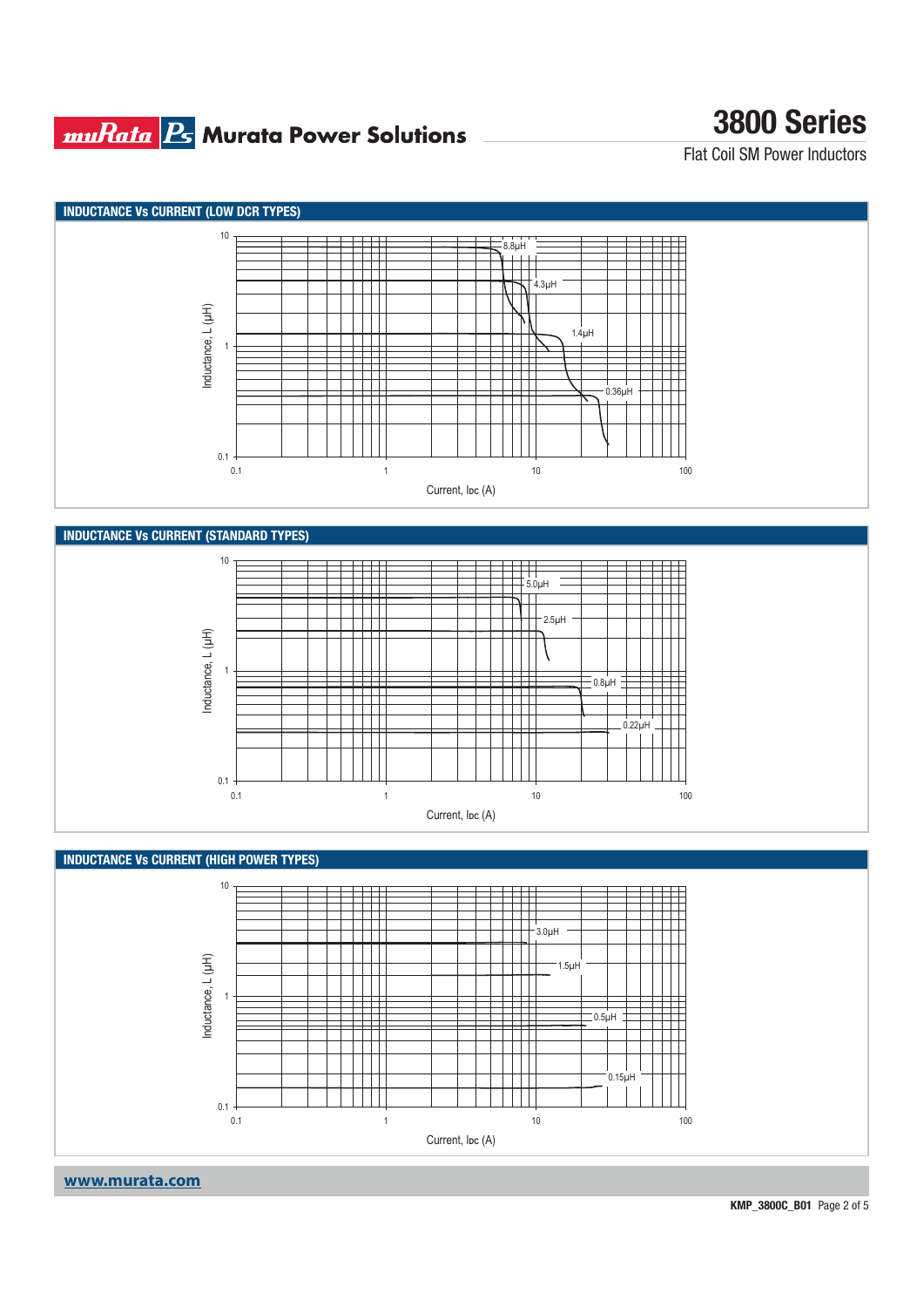## **muRata B** Murata Power Solutions

# **3800 Series**

Flat Coil SM Power Inductors





### **TEMPERATURE Vs CURRENT (HIGH POWER TYPES)**



**www.murata.com**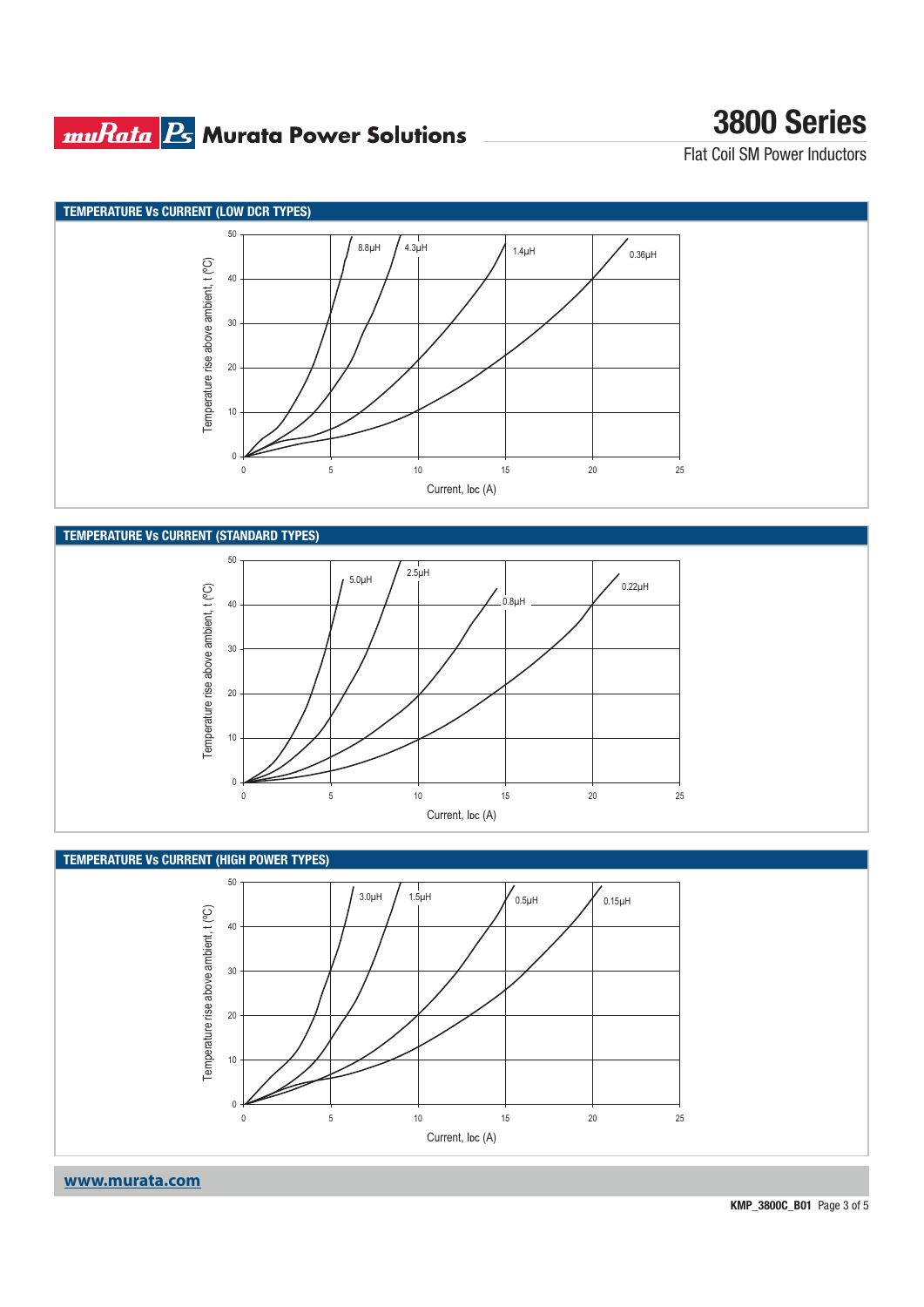### **muRata Ps** Murata Power Solutions

# **3800 Series**

Flat Coil SM Power Inductors



### **TAPE & REEL SPECIFICATIONS**